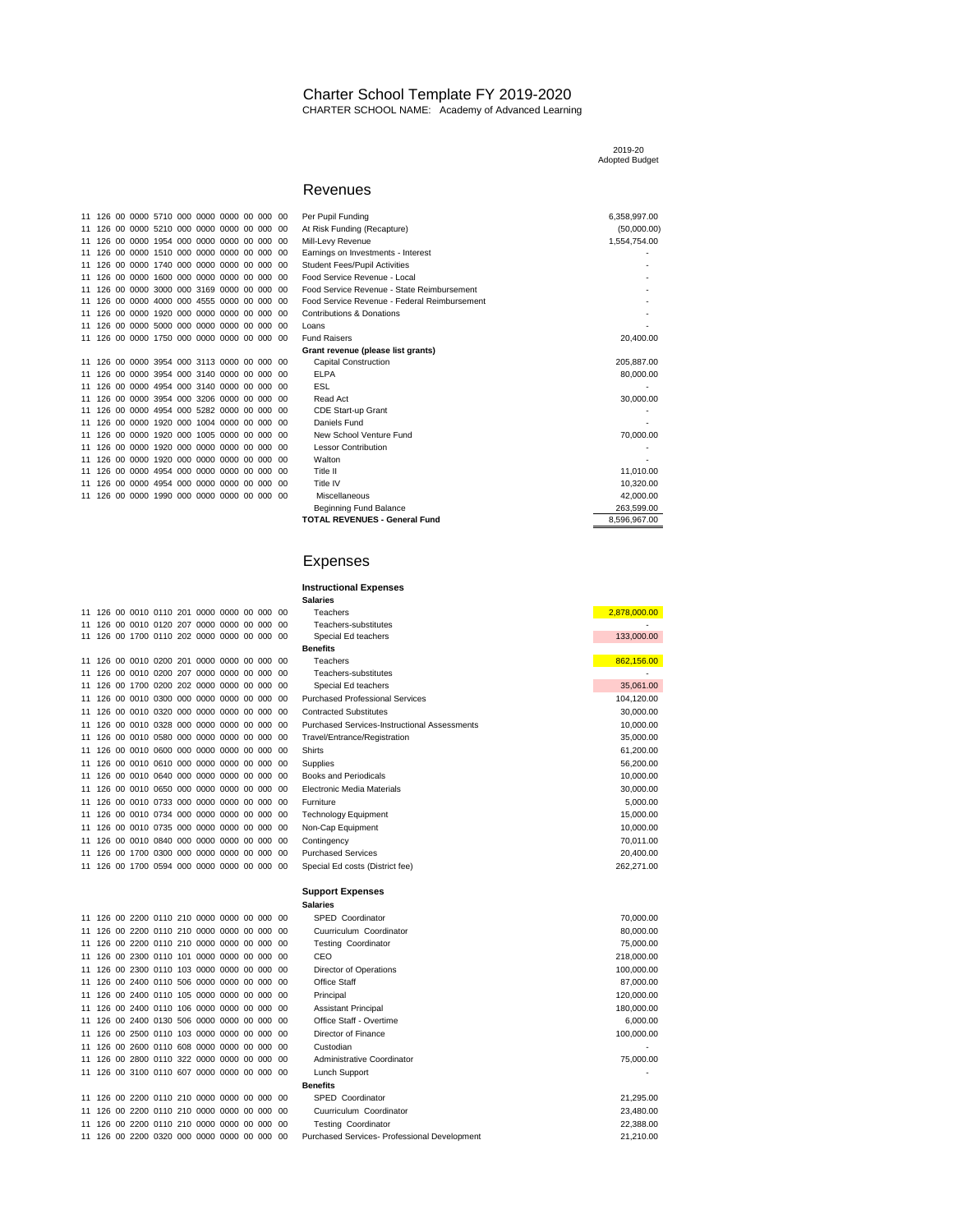|    |        |         |                  | 11 126 00 2300 0200 101 0000 0000 00 000    |  | - 00 | CEO                                    | 60,833.00    |
|----|--------|---------|------------------|---------------------------------------------|--|------|----------------------------------------|--------------|
|    | 11 126 | 00 2300 | 0200             | 103 0000 0000 00 000                        |  | 00   | Director of Operations                 | 27,850.00    |
|    |        |         |                  | 11 126 00 2300 0594 000 0000 0000 00 000    |  | 00   | District Liaison (district fee)        | 87,009.00    |
|    | 11 126 | 00 2300 |                  | 0595 000 0000 0000 00 000                   |  | 00   | Admin Fee (district fee)               | 148,670.00   |
|    |        |         |                  | 11 126 00 2315 0331 000 0000 0000 00 000    |  | -00  | Purchased Services- Legal              | 25,000.00    |
|    |        |         |                  | 11 126 00 2317 0332 000 0000 0000 00 000    |  | 00   | Purchased Services- Audit & Accounting | 16,320.00    |
|    |        |         |                  | 11 126 00 2400 0200 506 0000 0000 00 000 00 |  |      | Office staff                           | 31,010.00    |
| 11 | 126    |         |                  | 00 2400 0200 105 0000 0000 00 000           |  | 00   | Principal                              | 32,220.00    |
|    | 11 126 |         |                  | 00 2400 0200 106 0000 0000 00 000           |  | 00   | <b>Assistant Principal</b>             | 51,330.00    |
|    |        |         |                  | 11 126 00 2400 0300 000 0000 0000 00 000    |  | -00  | <b>Purchased Services</b>              | 22,650.00    |
|    |        |         |                  | 11 126 00 2400 0442 000 0000 0000 00 000    |  | 00   | <b>Equipment Rental</b>                | 46,920.00    |
|    |        |         |                  | 11 126 00 2400 0443 000 0000 0000 00 000    |  | 00   | <b>Vehicle Rental</b>                  | 14,000.00    |
|    | 11 126 |         |                  | 00 2400 0531 000 0000 0000 00 000           |  | 00   | Telephone/Fax                          | 2,244.00     |
|    |        |         |                  | 11 126 00 2400 0533 000 0000 0000 00 000    |  | 00   | Postage                                | 510.00       |
|    |        |         |                  | 11 126 00 2400 0540 000 0000 0000 00 000    |  | -00  | Advertising/Marketing                  | 59.180.00    |
|    |        |         |                  | 11 126 00 2400 0580 000 0000 0000 00 000    |  | 00   | Travel/Entrance/Registration           | 8,100.00     |
|    | 11 126 |         |                  | 00 2400 0594 000 0000 0000 00 000           |  | -00  | Student database costs (district fees) | 5,564.00     |
|    |        |         |                  | 11 126 00 2400 0610 000 0000 0000 00 000    |  | 00   | Supplies-Principal                     | 10,100.00    |
|    |        |         |                  | 11 126 00 2400 0733 000 0000 0000 00 000    |  | 00   | Furniture                              |              |
|    | 11 126 |         |                  | 00 2400 0735 000 0000 0000 00 000           |  | -00  | Non-Capital Equipment                  |              |
|    |        |         |                  | 11 126 00 2400 0810 000 0000 0000 00 000    |  | -00  | Dues and Fees                          | 10,200.00    |
|    | 11 126 |         | 00 2400 0890 000 | 0000 0000 00 000                            |  | -00  | Misc Expense                           |              |
|    |        |         |                  | 11 126 00 2500 0200 103 0000 0000 00 000    |  | 00   | Director of Finance                    | 27,850.00    |
|    |        |         |                  | 11 126 00 2510 0230 000 0000 0000 00 000    |  | -00  | PERA-Accounting                        |              |
|    |        |         |                  | 11 126 00 2510 0300 000 0000 0000 00 000    |  | - 00 | <b>Purchased Services-Accounting</b>   | 40,000.00    |
|    |        |         |                  | 11 126 00 2510 0313 000 0000 0000 00 000    |  | - 00 | <b>Banking Service Fees</b>            | 2,500.00     |
|    | 11 126 |         |                  | 00 2510 0640 000 0000 0000 00 000           |  | 00   | <b>Accounting Software</b>             | 6,120.00     |
|    |        |         |                  | 11 126 00 2600 0200 608 0000 0000 00 000    |  | 00   | Custodian                              |              |
|    | 11 126 | 00 2600 |                  | 0400 000 0000 0000 00 000                   |  | 00   | <b>Custodial Contract</b>              | 74,460.00    |
|    | 11 126 |         |                  | 00 2600 0411 000 0000 0000 00 000           |  | -00  | Utilities- Water/Sewage                | 20,400.00    |
|    | 11 126 |         |                  | 00 2600 0430 000 0000 0000 00 000           |  | -00  | Repairs and Maintenance                | 5.100.00     |
|    |        |         |                  | 11 126 00 2600 0441 000 0000 0000 00 000    |  | -00  | <b>Building Rental</b>                 | 475,195.00   |
|    |        |         |                  | 11 126 00 2600 0610 000 0000 0000 00 000    |  | -00  | Supplies-Custodail                     | 15,300.00    |
|    |        |         |                  | 11 126 00 2600 0620 000 0000 0000 00 000    |  | 00   | Gas & Electric                         | 45,900.00    |
|    |        |         |                  | 11 126 00 2670 0400 000 0000 0000 00 000    |  | - 00 | Security                               | 6,630.00     |
|    | 11 126 |         |                  | 00 2800 0200 322 0000 0000 00 000           |  | 00   | Administrative Coordinator             | 22.388.00    |
|    |        |         |                  | 11 126 00 2840 0531 000 0000 0000 00 000    |  | 00   | <b>Internet Services</b>               | 6,000.00     |
|    | 11 126 | 00 2850 |                  | 0520 000 0000 0000 00 000                   |  | 00   | Insurance                              | 26,520.00    |
|    |        |         |                  | 11 126 00 2850 0525 000 0000 0000 00 000    |  | -00  | Unemployment Insurance                 | 17,340.00    |
|    | 11 126 |         |                  | 00 2850 0526 000 0000 0000 00 000           |  | -00  | Workers Comp Insurance                 | 28,560.00    |
|    |        |         |                  | 11 126 00 3100 0200 607 0000 0000 00 000    |  | - 00 | Lunch Support                          |              |
|    |        |         |                  | 11 126 00 3100 0630 000 0000 0000 00 000    |  | - 00 | Food (district fee)                    | 2,239.00     |
|    |        |         |                  | 11 126 00 4000 0721 000 0000 0000 00 000 00 |  |      | Capital Expense (Building)             | 200,000.00   |
|    | 11 126 |         |                  | 00 5100 0831 000 0000 0000 00 000           |  | 00   | Interest                               | 50,000.00    |
|    | 11 126 | 00 5100 |                  | 0913 000 0000 0000 00 000                   |  | 00   | Loan                                   | 400,000.00   |
|    |        |         |                  | 11 126 00 9000 0840 000 0000 0000 00 000 00 |  |      | Contingency                            |              |
|    |        |         |                  |                                             |  |      | <b>TOTAL EXPENSES - General Fund</b>   | 7,959,004.00 |
|    |        |         |                  |                                             |  |      |                                        |              |

**SURPLUS/(SHORTFALL)** 637,963.00

 Estimated Balance Sheet 6/30/18

xxx 00 0000 8142 000 0000 0000 00 000 00 Grant Receivables .

 xxx 00 0000 8101 000 0000 0000 00 000 00 Cash - General Fund xxx 00 0000 8111 000 0000 0000 00 000 00 Investments xxx 00 0000 8153 000 0000 0000 00 000 00 Accounts Receivable xxx 00 0000 8181 000 0000 0000 00 000 00 Prepaid expenses

11 126<br>11 126

11 126

## Liabilities

Lease Deposit **TOTAL ASSETS** -

|  |  | 11 xxx 00 0000 7421 000 0000 0000 00 000 00 |  |  |  | Accounts Payable                     |
|--|--|---------------------------------------------|--|--|--|--------------------------------------|
|  |  | 11 xxx 00 0000 7461 000 0000 0000 00 000 00 |  |  |  | <b>Accrued Salaries and Benefits</b> |
|  |  | 11 xxx 00 0000 7499 000 0000 0000 00 000 00 |  |  |  | <b>Other Current Liabilities</b>     |
|  |  |                                             |  |  |  | Deferred Revenue                     |
|  |  |                                             |  |  |  | <b>TOTAL LIABILITIES</b>             |

 xxx 00 0000 6713 000 0000 0000 00 000 00 Reserve for Prepaids xxx 00 0000 6720 000 0000 0000 00 000 00 Restricted Fund Balance xxx 00 0000 6721 000 0000 0000 00 000 00 Restricted for TABOR xxx 00 0000 6770 000 0000 0000 00 000 00 Unreserved Fund Balance

**TOTAL FUND BALANCE And a set of the set of the set of the set of the set of the set of the set of the set of the set of the set of the set of the set of the set of the set of the set of the set of the set of the set of** 

Fund Balance